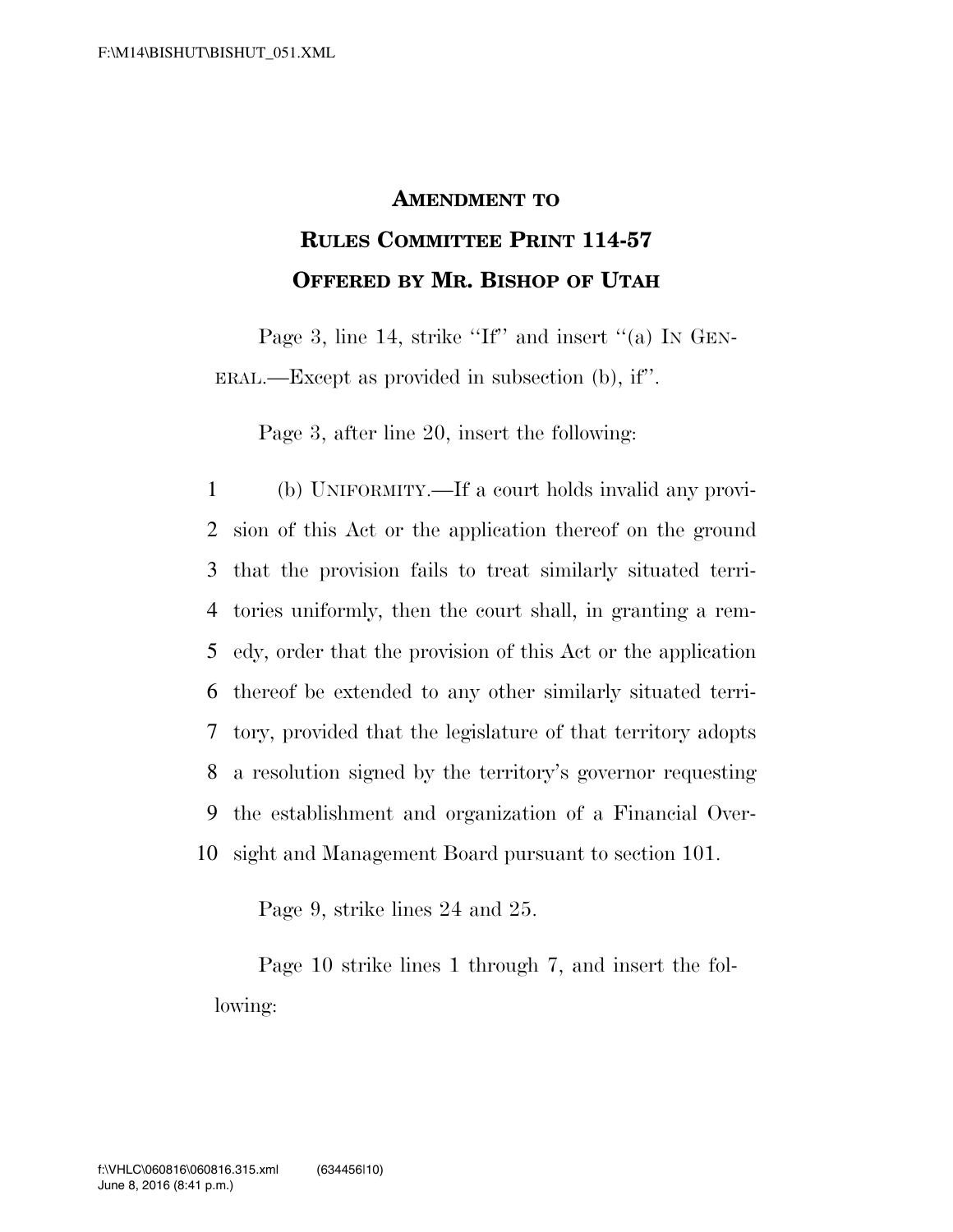|   | (1) PUERTO RICO.—A Financial Oversight and        |
|---|---------------------------------------------------|
| 2 | Management Board is hereby established for Puerto |
| 3 | Rico.                                             |

Page 10, line 8, strike " $(3)$ " and insert " $(2)$ ".

Page 12, line 22, strike "must" and insert "shall".

Page 14, line 6, insert '', non-overlapping'' after "from a separate".

Page 16, lines 15 through 16, strike ''September 30, 2016'' and insert ''September 1, 2016''.

Page 16, line 18, strike ''December 1, 2016'' and insert ''September 15, 2016''.

Page 19, line 4, strike "subsection" and insert  $"Act"$ .

Page 20, line 5, insert ''and any professionals the Oversight Board determines necessary'' after ''voting members''.

Page 29, line 9, insert ''until an order approving the Qualifying Modification has been entered pursuant to section  $601(m)(1)(D)$  of this Act" after "such agreement''.

Page 29, strike lines 10 through 18 and insert the following: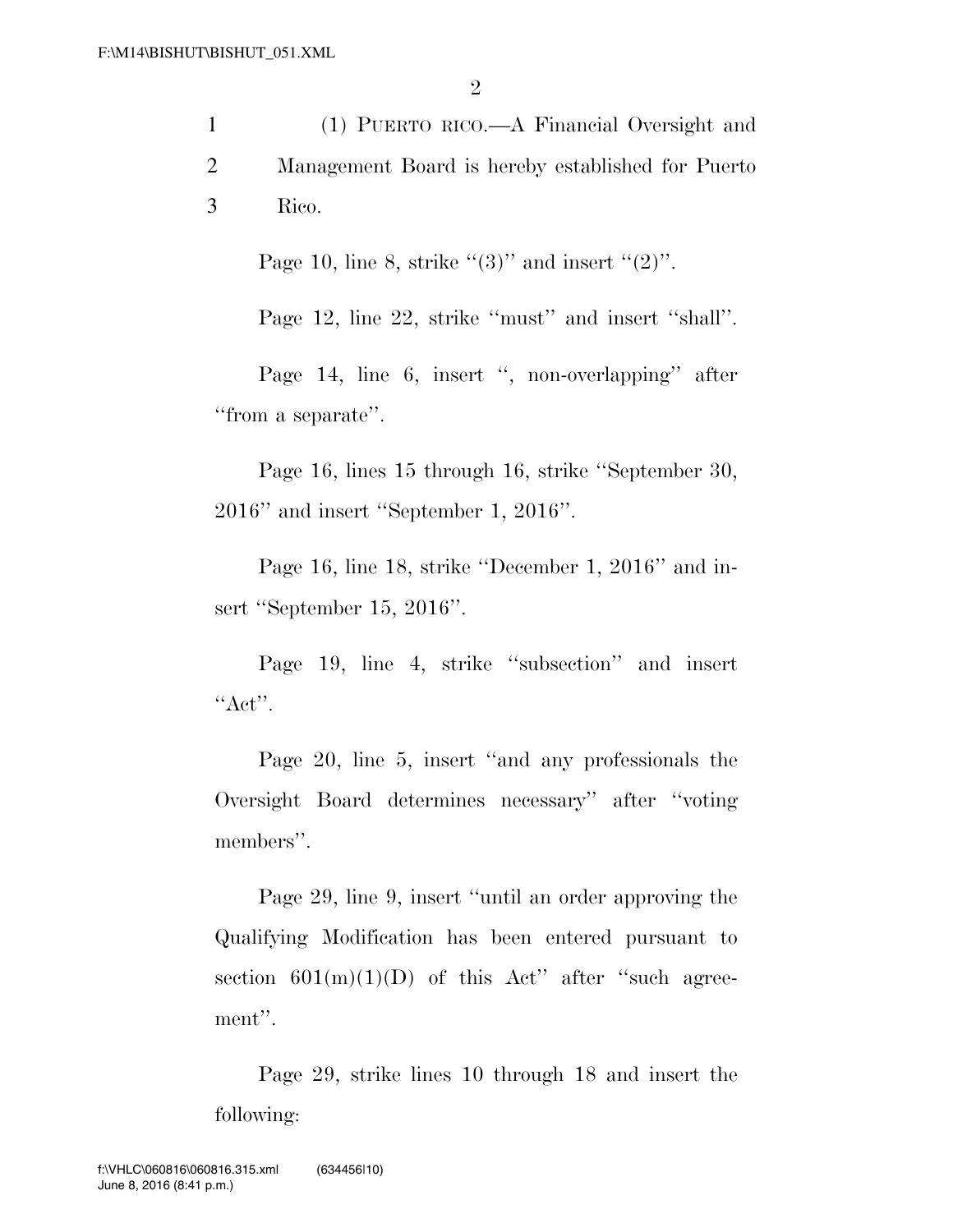(3) PREEXISTING VOLUNTARY AGREEMENTS.— Any voluntary agreement that the territorial govern- ment or any territorial instrumentality has executed before May 18, 2016, with holders of a majority in amount of Bond Claims that are to be affected by such agreement to restructure such Bond Claims shall be deemed to be in conformance with the re-quirements of this subsection.

Page 32, line 11, strike ''the Government of Puerto Rico'' and insert ''a covered territory''.

Page 34, strike line 19 through page 35, line 3 and insert the following:

 (b) FUNDING.—The Oversight Board shall use its powers with respect to the Territory Budget of the covered territory to ensure that sufficient funds are available to cover all expenses of the Oversight Board.

 (1) PERMANENT FUNDING.—Within 30 days after the date of enactment of this Act, the terri- torial government shall designate a dedicated fund- ing source, not subject to subsequent legislative ap- propriations, sufficient to support the annual ex- penses of the Oversight Board as determined in the Oversight Board's sole and exclusive discretion.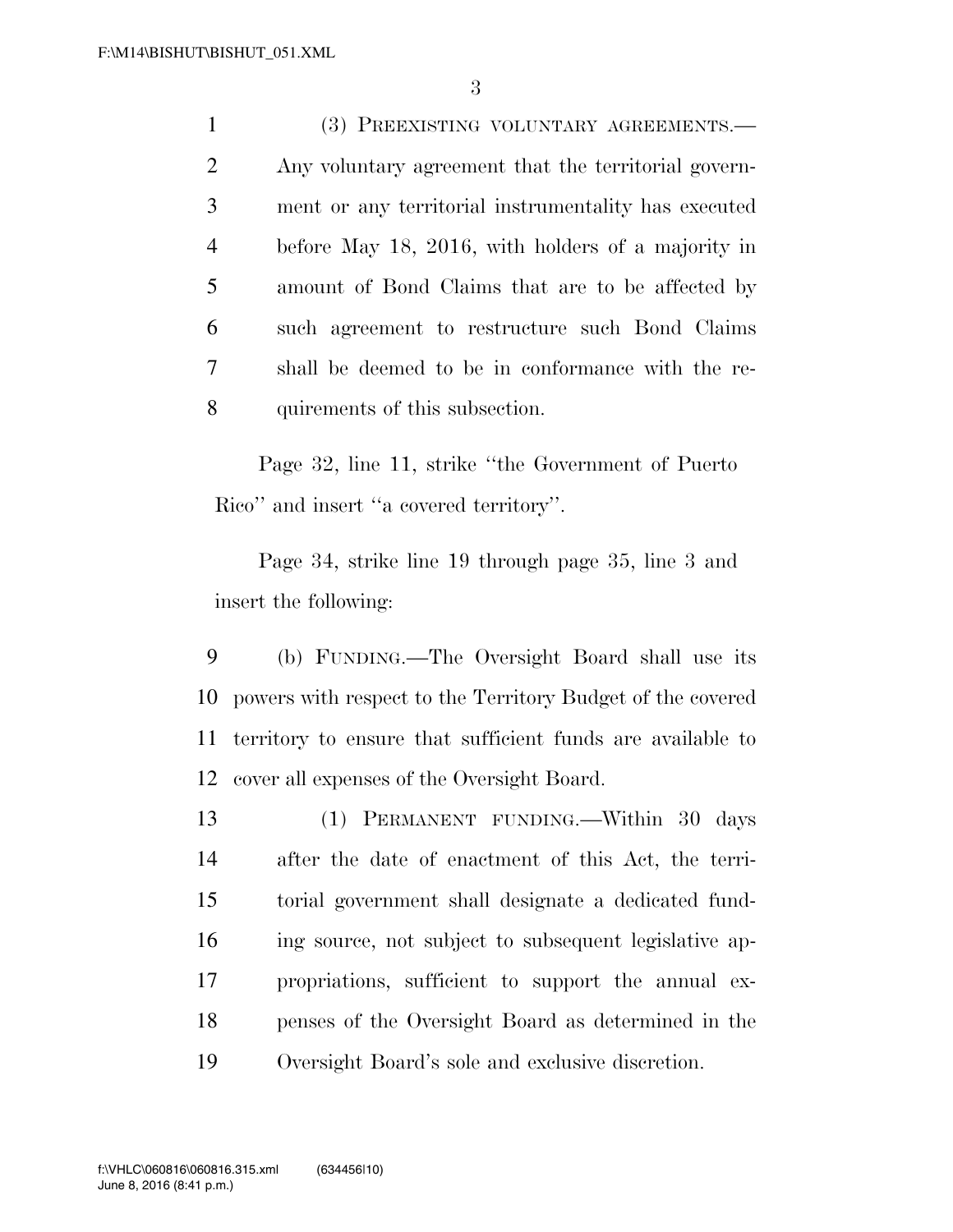1 (2)(A) INITIAL FUNDING.—On the date of es- tablishment of an Oversight Board in accordance with section 101(b) and on the 5th day of each month thereafter, the Governor of the covered terri- tory shall transfer or cause to be transferred the greater of \$2,000,000 or such amount as shall be determined by the Oversight Board pursuant to sub- section (a) to a new account established by the terri- torial government, which shall be available to and subject to the exclusive control of the Oversight Board, without any legislative appropriations of the territorial government.

 (B) TERMINATION.—The initial funding re- quirements under subparagraph (A) shall terminate upon the territorial government designating a dedi- cated funding source not subject to subsequent legis-lative appropriations under paragraph (1).

 (3) REMISSION OF EXCESS FUNDS.—If the Oversight Board determines in its sole discretion 20 that any funds transferred under this subsection ex- ceed the amounts required for the Oversight Board's operations as established pursuant to subsection (a), any such excess funds shall be periodically remitted to the territorial government.

Page 35, line 15, strike "or on" and insert ", on".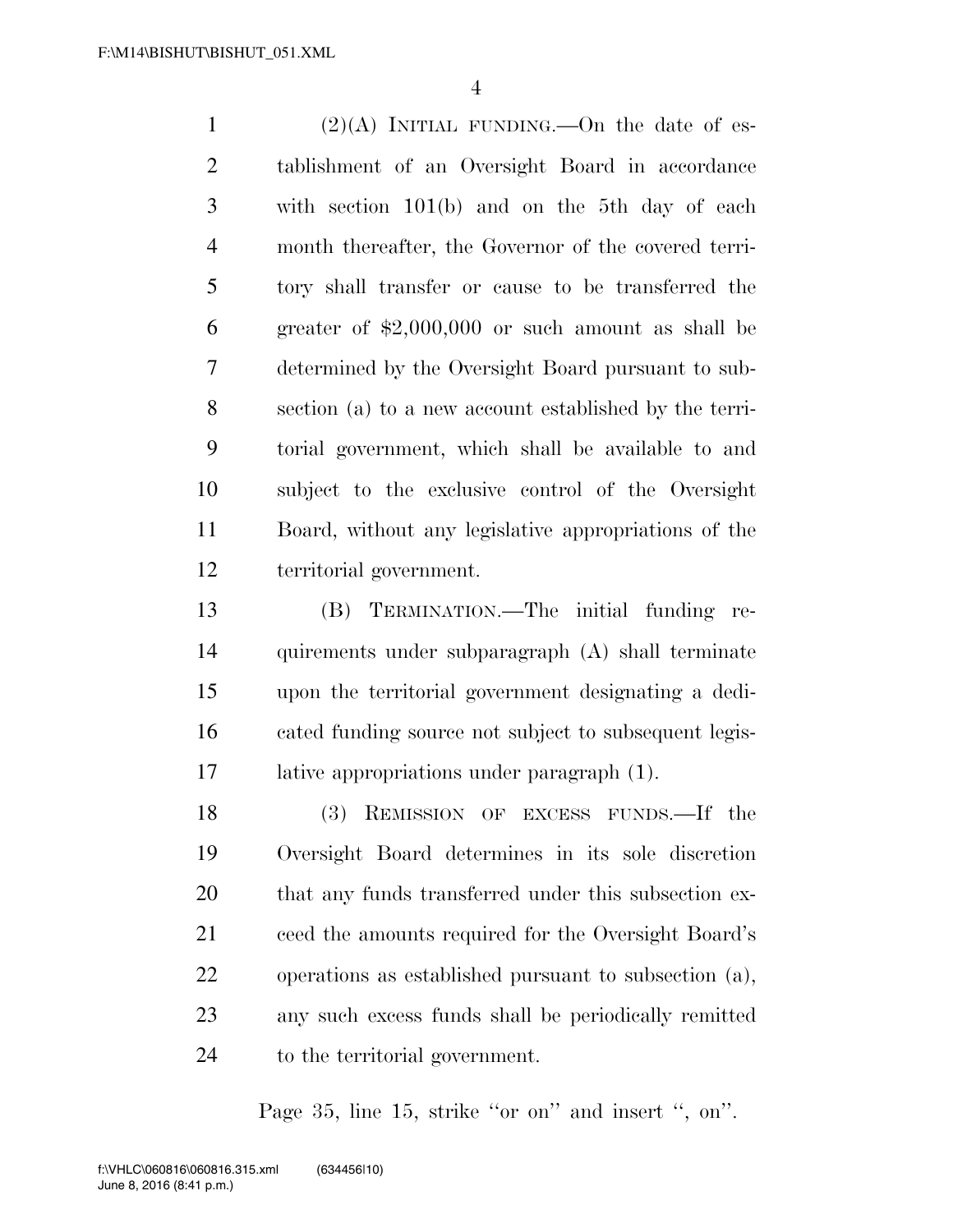Page 35, line 15, insert ", or against" after "behalf" of''.

Page 35, line 17 and 18, strike ''no conflict of interest exists'' and insert ''the representation complies with the applicable professional rules of conduct governing conflicts of interests''.

Page 60, line 7, insert " $(A)$ " before "During the period''.

Page 60, line 18, strike ''reversal'' and insert ''rescission''.

Page 60, line 19, insert at the end the following:

 (B) Upon appointment of the Oversight Board's full membership, the Oversight Board may review, and in its sole discretion, rescind, any law that— (i) was enacted during the period between, with respect to Puerto Rico, May 4, 2016; or with respect to any other territory, 45 days prior to the establishment of the Oversight Board for such territory, and the date of ap- pointment of all members and the Chair of the Oversight Board; and (ii) alters pre-existing priorities of credi- tors in a manner outside the ordinary course of business or inconsistent with the territory's con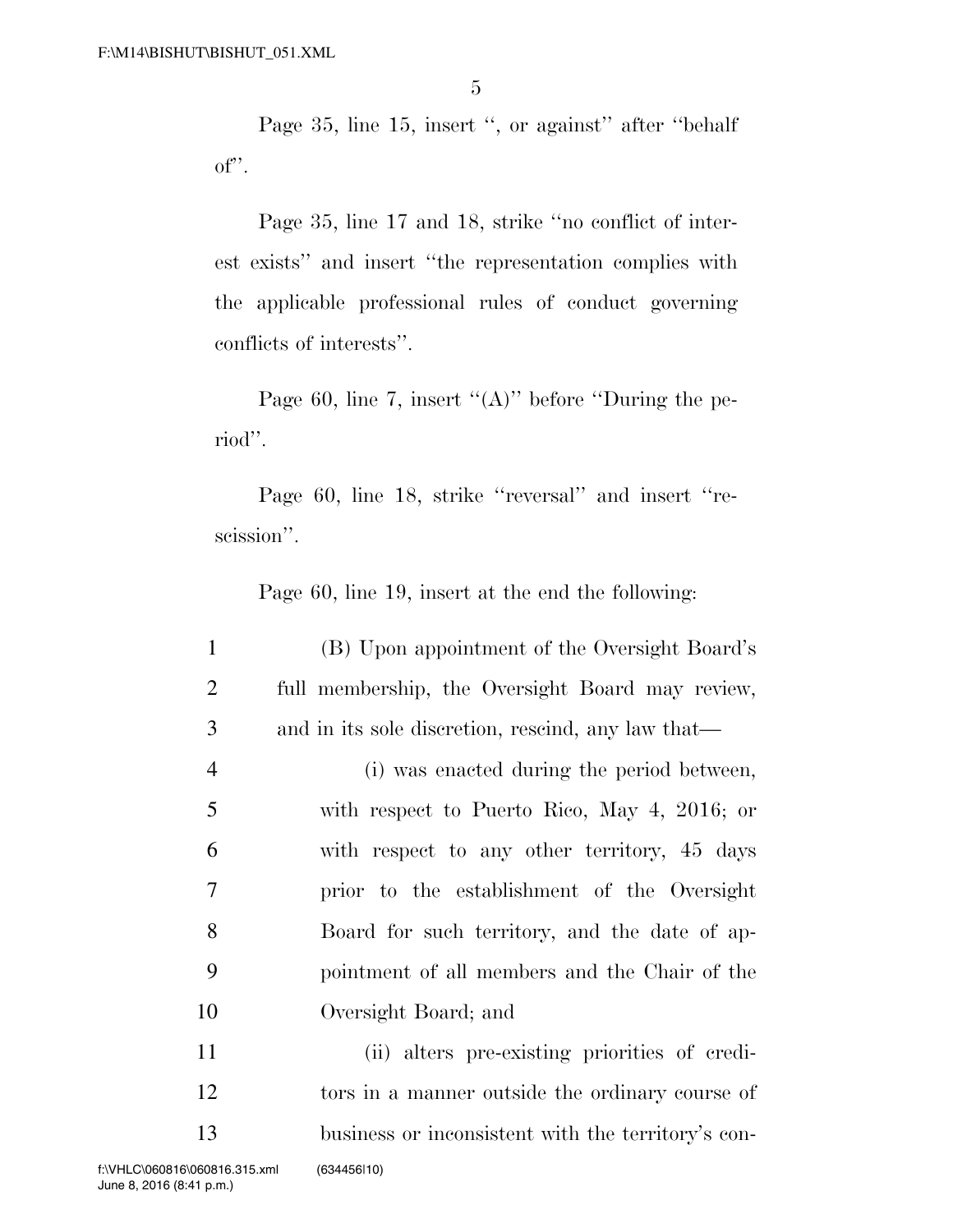6

 stitution or the laws of the territory as of, in the case of Puerto Rico, May 4, 2016, or with respect to any other territory, 45 days prior to the establishment of the Oversight Board for such territory; but such rescission shall only be to the extent that

7 the law alters such priorities.

Page 73, strike line 22, and insert ''be excluded, and that, for each excluded trust or other legal entity, the court shall, upon the request of any participant or beneficiary of such trust or entity, at any time after the commencement of the case, order the appointment of a separate committee of creditors pursuant to section  $1102(a)(2)$  of title 11, United States Code; and".

Page 75, line 2, insert at the end the following: ''The term 'trustee' as described in this paragraph does not mean the U.S. Trustee, an official of the United States Trustee Program, which is a component of the United States Department of Justice.''.

Page 75, line 8, insert "'Chapter  $11$ ," after "' Chapter  $9$ ".

Page 76, line 22, insert "but" after "for such exercise,''.

Page 76, line 23, strike '', but''.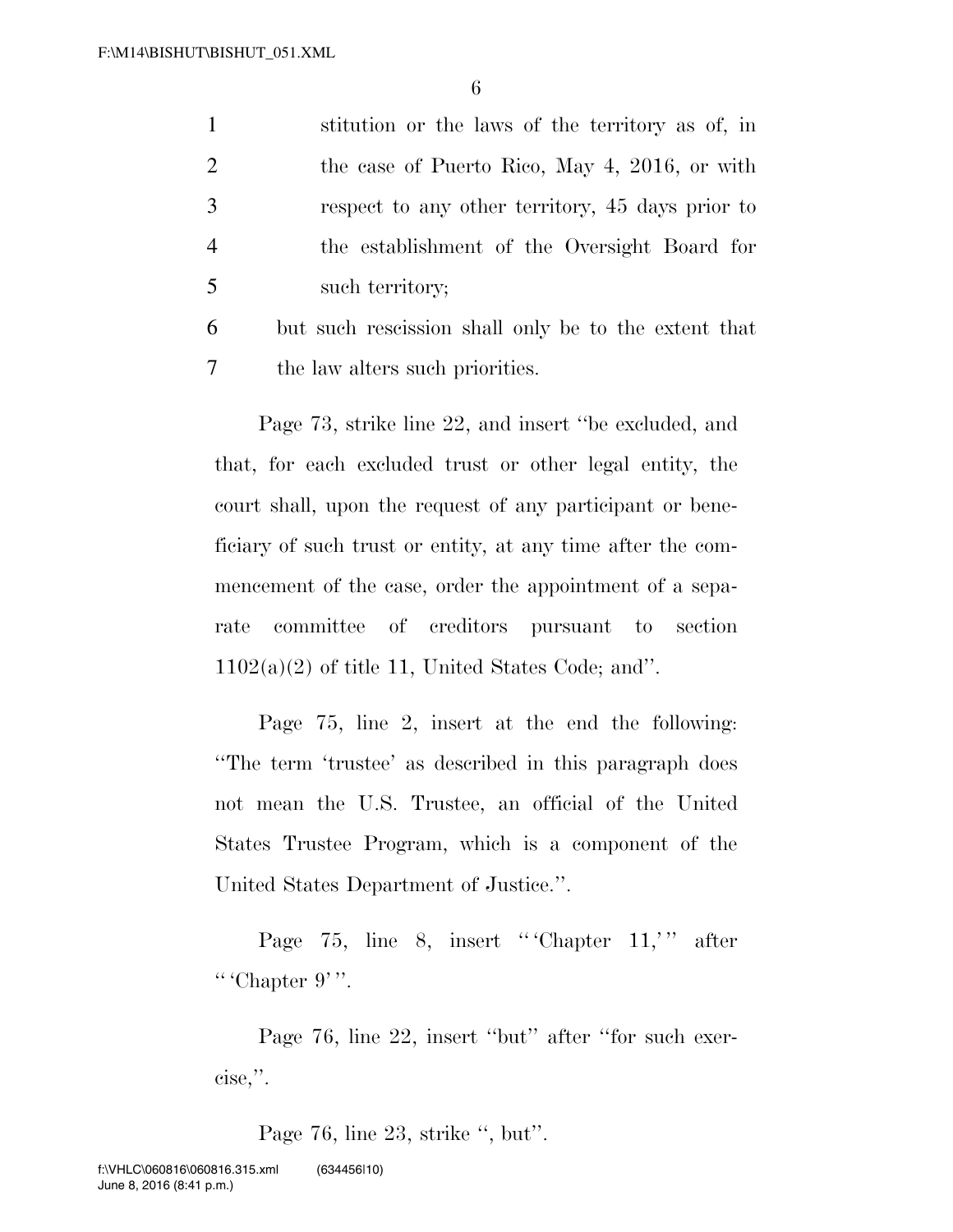Page 84, line 23, insert " $(1)$ " before "If the Oversight Board''.

Page 85, after line 2, insert the following:

1 (2) With respect to paragraph (1), the Oversight 2 Board may consider, among other things—

3 (A) the resources of the district court to adju-4 dicate a case or proceeding; and

5 (B) the impact on witnesses who may be called 6 in such a case or proceeding.

Page 88, line 7, strike ''IMPAIRED CREDITORS''and insert ''CLAIMS''.

Page 88, line 14, insert ''claims, which claims are'' after ''only one class of''.

Page 88, line 21, insert ''and does not discriminate unfairly'' after ''table''.

Page 94, line 10, insert  $(29 \text{ U.S.C. } 215(a)(3))$ " after "section  $15(a)(3)$ ".

Page 111, line 1, strike "180 days" and insert "one year''.

Page 115, line 24, insert ", which should be analyzed,'' after ''level of debt''.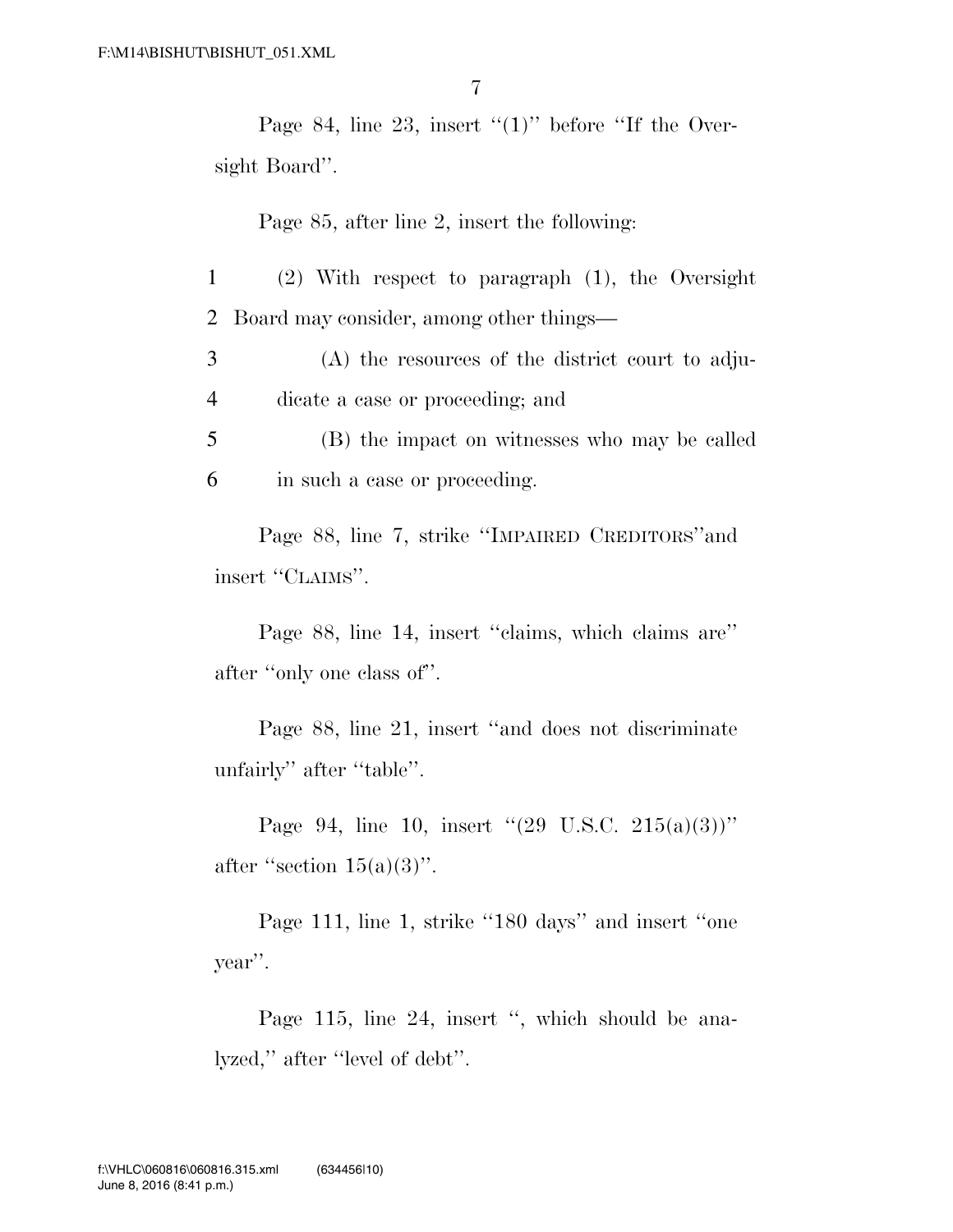Page 116, lines 4 and 5, strike ''nor policies that would'' and insert ''or policies that would not''.

Page 116, line 8, strike ''States or local units of government''.

Page 121, lines 7 and 8, strike '', or in the preceding 3 calendar years provided,''.

Page 142, line 2, strike ''a preexisting voluntary agreement'' and insert ''solely with respect to a preexisting voluntary agreement as described in section  $104(i)(3)$  of this Act, such voluntary agreement".

Page 143, line 16, strike "if—" and insert "if one of the following processes has occurred:''.

Page 143, line 17, strike "the Issuer" and insert ''CONSULTATION PROCESS.—(A) The Issuer''.

Page 143, line 20, strike  $\cdot (2)$ " and insert  $\cdot (B)$ ".

Page 144, line 17, insert ''and'' after the semicolon.

Page 144, line 18, strike  $\cdot\cdot(3)$ " and insert  $\cdot\cdot(0)$ ".

Page 144, line 21, strike "; or" and insert a period.

Page 144, lines 22 through 23, strike  $(4)$  notwithstanding paragraphs (1) through (3), the'' and insert the following: